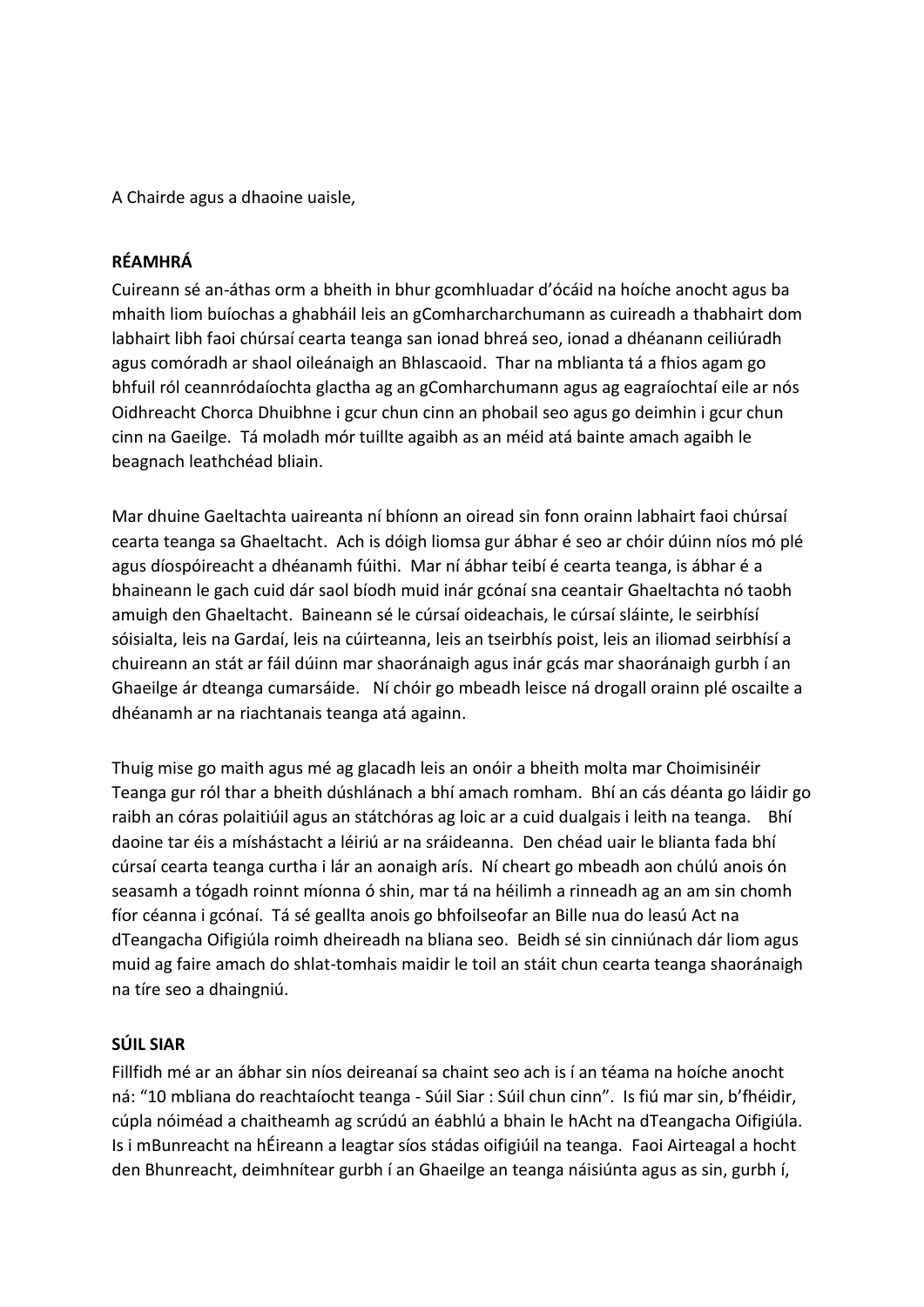an príomhtheanga oifigiúil. Glactar leis an mBéarla mar theanga oifigiúil eile agus ceadaítear de réir an Bhunreachta gur féidir socrú a dhéanamh le dlí do na seirbhísí Stáit a chuirfear ar fáil sa dá theanga oifigiúil.

Roimh theacht Acht na dTeangacha Oifigiúla bhí roinnt cúram déanta don Ghaeilge i reachtaíocht na tíre seo, leithéid An Acht Iompair,1950, Acht an Gharda Síochána 1924 agus ar ndóigh an tAcht Oideachais 1998. Ach cé is moite de dhualgais dlíthiúla sonrach i bhí i bpíosaí aonaracha reachtaíochta bhí ar shaoránaigh dul i muinín na gcúirteanna má mheas siad go raibh a gcearta teanga faoin mBunreacht á shárú.

I gceann de na cásanna cúirte is mó a bhfuil cáil air, cás Uí Bheoláin a héistíodh sa Chúirt Uachtarach, rinne an Breitheamh Hardiman roinnt tagairtí ina bhreithiúnas a bhí thar a bheith suntasach.

De bharr seasamh na Gaeilge sa Bhunreacht ba é a thuairim nach bhféadfaí an Ghaeilge a chur go leataobh ó aon chuid de dhioscúrsa poiblí an náisiúin nó ó aon ghnó oifigiúil de chuid an Stáit. Dúirt sé chomh maith nach bhféadfaí caitheamh leis an nGaeilge ar shlí ar bith nach raibh chomh fabhrach leis an tslí a gcaitear leis an dara teanga oifigiúil. Le cur leis an bpointe sin thug sé le fios nach bhféadfaí iad siúd gurbh í an Ghaeilge a dteanga, a chosc nó a fhágáil faoi mhíbhuntáiste.

Ag léamh an bhreithiúnais sin ní fhéidir gan suntas a thabhairt den chúram a bhí an Bunreacht ag leagan ar an Stát maidir le freastal ar lucht labhartha na Gaeilge. Ag tráth an bhreithiúnais sin ní raibh aon dlí déanta faoi Airteagal 8 den Bhunreacht agus ní raibh aon chóras reachtúil leagtha síos ag an Stát chun riaradh a dhéanamh ar sholáthar seirbhísí trí Ghaeilge.

Tar éis an breith cúirte sin, a tugadh i mí Aibreán 2001, agus an feachtasaíocht a bhí ar siúl d'Acht Teanga ba ghearr in dhiaidh gur tháinig Acht na dTeangacha Oifigiúla ar an bhfód. Bhí sé spéisiúil freisin go raibh an riachtanas d'Acht Teanga nó seirbhísí stáit trí Ghaeilge luaite i gcúig cinn as na 19 moltaí a rinne Coimisiún na Gaeltachta i dtús na bliana 2002.

Nuair a tháinig an tAcht bhí sí féin múnlaithe ar reachtaíocht teanga a bhí in áit cheana féin i gCeanada agus sa Bhreatain Bheag.

Is Acht í seo atá réasúnta casta agus a dhéileálann le húsáid na dteangacha oifigiúla i

- dTithe an Oireachtais
- Achtanna an Oireachtais
- $-$  Sna Cúirteanna agus
- I measc Eagraíochtaí Stáit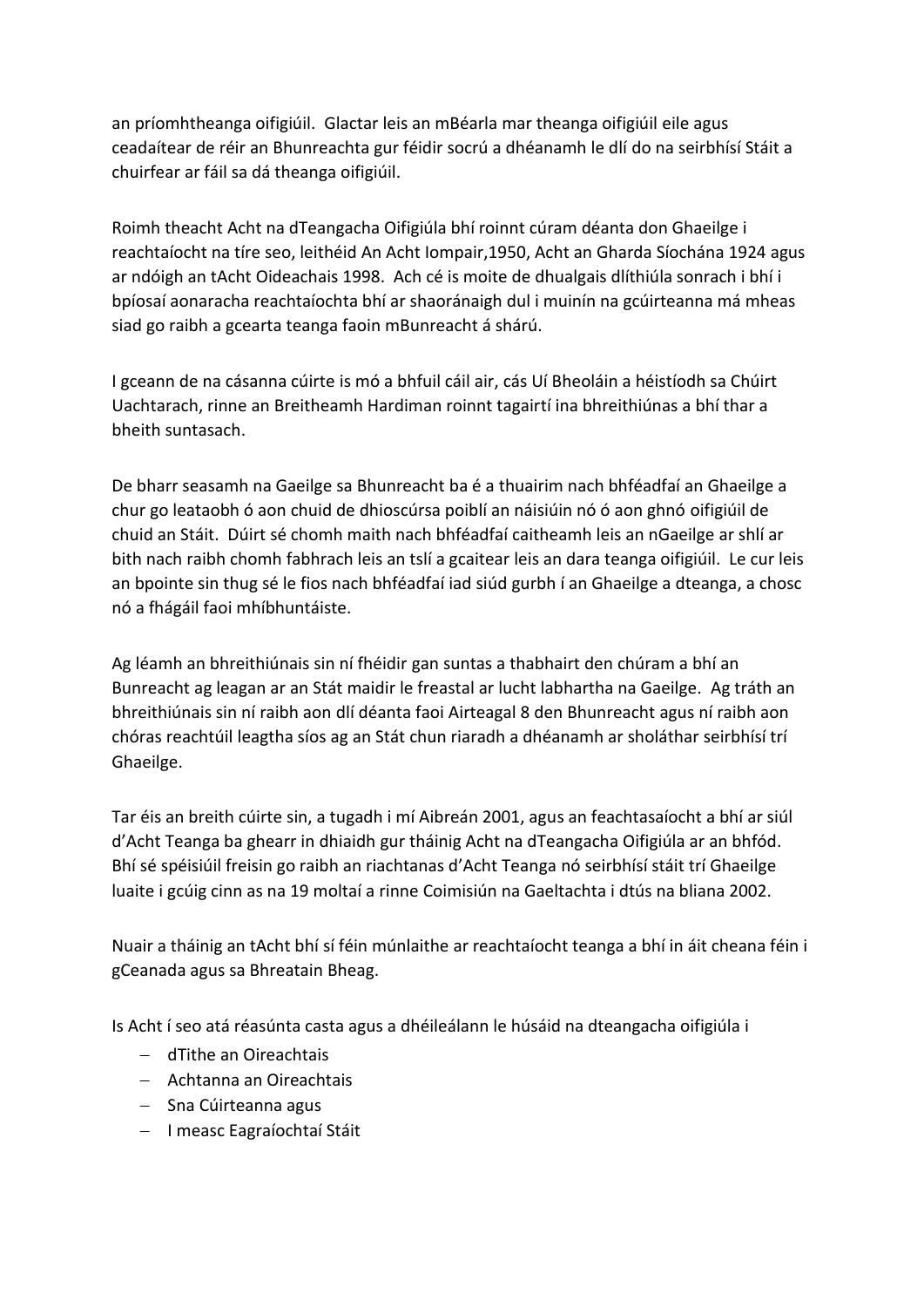Faoin Acht seo freisin déantar soláthar d'úsáid logainmneacha agus is fúithi a bhunaítear ról an Choimisinéara Teanga agus ról m'Oifige.

Ach is é an bealach a leagann an tAcht dualgas ar eagraíochtaí stáit maidir le soláthar seirbhísí trí Ghaeilge an chuid is suntasaí b'fhéidir den Acht. Thógfadh sé an iomarca ama dul tríd na dualgais seo go mion agus níl sé i gceist agam é sin a dhéanamh ach míneoidh mé ar an mbealach seo é. Tá ar bheagnach gach eagraíocht stáit sa tír seo bunsheirbhísí a chur ar fáil trí Ghaeilge, leithéid freagra i nGaeilge a thabhairt ar chomhfhreagras i nGaeilge, comharthaíocht agus stáiseanóireacht a bheith i nGaeilge nó go dátheangach, cumarsáid a dhéantar leis an bpobal i gcoitinne a bheith i nGaeilge nó go dátheangach agus roinnt foilseacháin teoranta a chur ar fáil sa dá theanga oifigiúil. Ina dhiaidh sin braitheann sé ar ghealltanais a bhíonn tugtha in aon scéim teanga a dhaingníonn an tAire Ealaíon Oidhreachta agus Gaeltachta leis an eagraíocht stáit. **Is furasta a fheiceáil mar sin gurbh iad na scéimeanna teanga an chroí uirlis atá in úsáid chun seirbhísí stáit a chur ar fáil i nGaeilge.** A láidre a bhíonn an scéim teanga is ea is fearr a bhíonn na cearta teanga ach más lag a bhíonn an scéim teanga is ar éigin gur fiú an tairbhe an trioblóid.

Tá roinnt leasaithe déanta ar fhorálacha áirithe de chuid an Achta in imeacht na mblianta. Bheadh sé go deas a rá gur chun sochar cearta teanga a chuaigh na leasaithe sin ach faraor ní bheadh sé sin cruinn. Sa bhliain 2011 leasaíodh an riachtanas a bhí ann go mba ghá Achtanna an Oireachtais a fhoilsiú go comhuaineach sa dá theanga oifigiúil. Is féidir anois iad a fhoilsiú go leictreonach i dteanga oifigiúil amháin. Cheana féin tá bearna cruthaithe agus tugaim faoi deara ó shuíomh gréasáin Thithe an Oireachtais gur foilsíodh 29 Acht ó thús na bliana seo agus gan ach ceann amháin acu sin curtha ar fáil i nGaeilge go dtí seo. An bhliain seo caite foilsíodh 51 Acht Oireachtais agus níl ach 26 acu seo atá fáil i nGaeilge go fóill. Ní chuirimse aon locht ar an tseirbhís aistriúcháin maidir leis seo. Go deimhin, b'fhéidir nach cás le mórán go mbeadh leagan Gaeilge d'Achtanna Oireachtais ar fáil ag an am céanna leis an Béarla. Mar sin féin tugann sé léargas áirithe dúinn ar stádas na teanga agus an tionchar is féidir a bheith ag leasaithe a laghdaíonn cearta teanga, an ceart sa chás seo go mbeadh reachtaíocht na tíre ar fáil sa dá theanga oifigiúil ag an am céanna.

Le deich mbliana anuas tá m'Oifig tar éis déileáil le os cionn 6,000 gearán, sa tréimhse sin tá beagnach 100 imscrúdú foirmiúil tugtha chun críche againn agus breis agus 200 léirmheas nó iniúchadh déanta againn maidir le cur i bhfeidhm scéimeanna teanga. Aithnímse an ualach mhór oibre atá curtha i gcrích ag m'oifig le 10 mbliana anuas. Oifig dála an scéil atá ar cheann de na hoifigí stáit is lú sa tír. Mar dhuine nach bhfuil i bhfad sa ról seo tá sé níos éasca dom a rá, gur chruthaigh Seán Ó Cuirreáin agus obair na hOifige sainiúlacht do chúrsaí cearta teanga le 10 mbliana anuas. Léiríonn na staitisticí a thug mé go bhfuil lucht labhartha na Gaeilge, bíodh siad sa nGaeltacht nó taobh amuigh den Ghaeltacht tar éis a muinín a chur ionainn agus leanfar leis an muinín sin tá súil agam.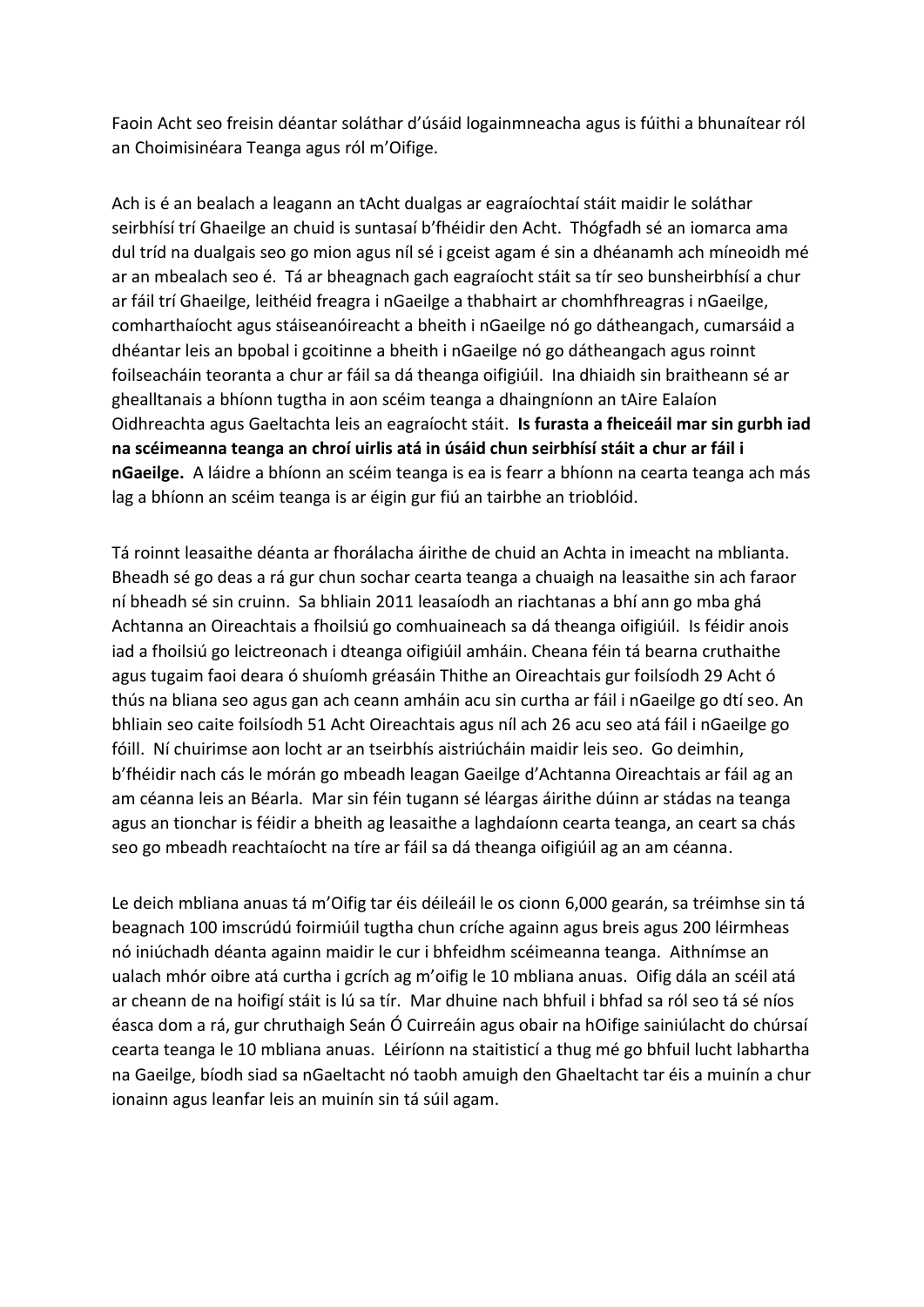#### **AN STAID REATHA**

In imeacht na ndeich mbliana ó saolaíodh Acht na dTeangacha Oifigiúla is féidir a rá, le roinnt muiníne, go bhfuil an tAcht tar éis cur le réimsí áirithe seirbhísí atá ar fáil trí Ghaeilge ón státchóras. Ní féidir a shéanadh ach go bhfuil an Ghaeilge níos feiceálaí anois ná mar a bhí sí riamh roimh seo i bhfoirgnítí Rialtais, a bhuíochas sin den dualgas a bhaineann le comharthaíocht, stáiseanóireacht agus fógairtí taifeadta béil. Tá an státchóras níos feasaigh ar chúrsaí cearta teanga ná mar a bhí sí roimhe seo. Is lú an seans anois go bhfreagrófar litir i nGaeilge trí Bhéarla, ní shin le rá nach dtarlaíonn sé fós ó am go chéile, ach is eisceacht é sin anois seachas gnáth imeacht.

Ní féidir a oiread céanna muinín a chuir in éifeacht ná i dtionchar na scéimeanna teanga. In áit gur tugadh gealltanais fiúntacha tá toradh dá réir le feiceáil ar an méid sin. Faraor níor tharla sé seo ach i líon bheag cásanna. I dtús aimsire tuigeadh na dúshláin a bhaineann go minic le haon chóras nua a chuirtear i bhfeidhm. Ba léir tar éis tamaill gur bhain easpa cur chuige straitéiseach le córas na scéimeanna teanga agus níos measa fós go raibh folús á chruthú in aontú scéimeanna teanga nua. Tá iarracht á dhéanamh in athuair anois le bunús nua a chur faoi chóras na scéimeanna teanga. Ní bheidh sé sin éasca mar is deacair athbheochan nó athnuachan a dhéanamh ar chóras a fágadh ar an trá fholamh ar feadh tréimhse ró-fhada. An méid sin ráite tá níos mó scéimeanna teanga aontaithe i mbliana ná mar a rinneadh le roinnt blianta anuas, is comhartha dóchais an méid sin. Ach caithfidh fiúntas a bheith leis na scéimeanna teanga, is beag an mhaith scéim teanga mura mbeidh inti ach cáipéis gan brí ná leas.

Caithfear i gcónaí a bheith aireach nach mbaintear úsáid as córas na scéimeanna teanga le daingniú reachtúil a dhéanamh ar sholáthar an íosmhéid seirbhísí trí Ghaeilge gur mian le heagraíochtaí stáit a chur ar fáil do shaoránaigh.

Is teachtaireacht simplí atá agam maidir le córas na scéimeanna teanga: Mura féidir scéimeanna teanga fiúntacha a aontú le heagraíochtaí stáit bhfearr gan a thuilleadh fuinneamh a chur amú leo agus córas a chur in áit a chinntíonn go bhfreastalaítear mar is ceart ar riachtanais teanga phobal na Gaeilge agus na Gaeltachta.

Ní cheart ach an oiread go mbeadh muid ag cur aon dallamullóg orainn féin maidir le cumas an stáit seirbhísí a sholáthar trí Ghaeilge. Go bunúsach braitheann cumas an stáit na seirbhísí sin a sholáthar ar dóthain daoine a bheith ar fáil dí atá in acmhainn é sin a dhéanamh. Nuair a fheictear an dua a bhaineann uaireanta le bunsheirbhísí a fháil trí Ghaeilge ní féidir ach a bheith den tuairim nach bhfuil dóthain daoine le Gaeilge sa státchóras atá in ann freastal ar riachtanais phobal na Gaeilge agus na Gaeltachta. Ba chóir go scrúdófaí é seo go cuimsitheach trasna an státchórais, nó ar a laghad ar bith i measc na neagrais sin is mó a bhíonn i dteagmháil leis an bpobal. Nuair nach eol dúinn cé as go bhfuil muid ag tosaigh, cén chaoi gur féidir linn pleanáil do riachtanais an lae inniu agus do riachtanais an lae amáraigh.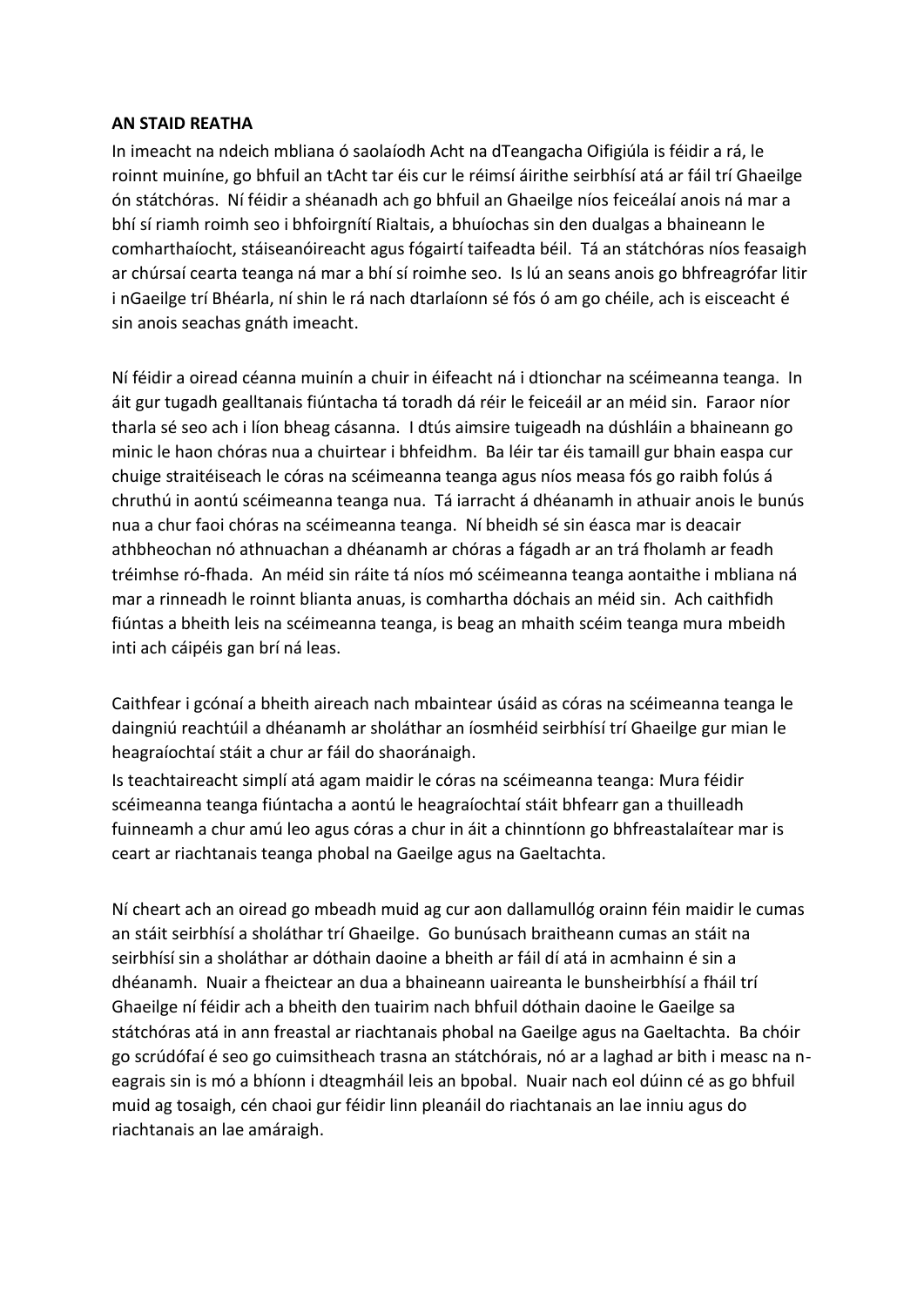### **SÚIL CHUN CINN**

#### **ACHT LEASUITHE**

Mar atá ráite agam roimhe seo ba píosa reachtaíochta ceannródaíoch a bhí in Acht na dTeangacha Oifigiúla. Ach ar nós aon reachtaíocht níl sé gan locht. Ó thús aimsire bhí roinnt daoine den bharúil nach raibh sé sách láidir mar phíosa reachtaíochta agus roinnt eile a mheas gur éiligh sé an iomarca ó státchóras nach raibh an acmhainn nó bhféidir an toill aici chun réimse leathan seirbhísí a chur ar fáil i nGaeilge.

Bhí sé mar sprioc i gClár an Rialtais seo go ndéanfaí athbhreithniú ar Acht na dTeangacha Oifigiúla. An chuspóir a bhí luaite leis an athbhreithniú ná "*chun a chinntiú go mbainfear an leas is fearr as caiteachas ar an teanga chun an teanga a fhorbairt agus chun a chinntiú go bhforchuirtear dualgas go cuí de réir éilimh ó shaoránaigh".*

Is deacair easaontú leis an gcuspóir sin inti féin agus ní aon locht go ndéanfaí athbhreithniú ar Acht a bhí mar phíosa úr nua reachtaíochta. Go cinnte tá ceachtanna foghlamtha le deich mbliana anuas agus ba chóir na ceachtanna sin a chur san áireamh agus athbhreithniú á dhéanamh ar an Acht. Ach níor cheart gur cur chuige aontaobhach a bheadh ag baint leis an bpróiseas seo. Bhain próiseas chomhlairiúcháin phoiblí leis an athbhreithniú, lorgaíodh tuairimí na ndaoine agus cuireadh na tuairimí sin ar fáil go tréan. Anois agus foilsiú an Bhille nua ar leic an dorais againn is cosúil, ní féidir neamhaird a dhéanamh do mhianta an phobail, an mhian is treise acu sin go mbeadh Acht againn atá oiriúnach dá feidhm.

#### **AN GHAELTACHT**

Ceacht suntasach eile a bhí le foghlaim dar liom ná gur beag soláthar a rinneadh ón tús in Acht na dTeangacha Oifigiúla do chearta teanga na bpobal Ghaeltachta. Is ábhar cainte inti féin í staid na Gaeilge sa Ghaeltacht ach ba mhaith liomsa déileáil leis ó thaobh cúrsaí cearta teanga an stáit.

Ba cheart go mbeadh ar chumas an Stáit seirbhísí ar chomhchaighdeán a chur ar fáil trí Ghaeilge do phobal na Gaeltachta. In imeacht na mblianta tá imscrúduithe go leor déanta ag m'Oifig a léirigh easpa chumais an Stáit seirbhísí a chur fáil trí Ghaeilge sa Ghaeltacht, leithéidí maor pobail gan Ghaeilge i nGaeltacht Chonamara, seirbhís cigireachta réamhscoile a bhí i mBéarla amháin, cur chuige an chórais oideachais i leith na Gaeltachta agus líon suntasach Gardaí i nGaeltacht Ghaoth Dobhair gan Ghaeilge.

Má aithníonn an Stát an stádas teangeolaíochta a bhaineann le ceantair Ghaeltachta nár cheart mar sin go gcosnódh an reachtaíocht teanga cearta na bpobal sin a gcuid seirbhísí a fháil trí Ghaeilge? D'fhéadfaí an cás a dhéanamh nach raibh cúram mar is ceart déanta ón tús de sheachadadh seirbhísí Stáit trí Ghaeilge sa Ghaeltacht nuair a tháinig an tAcht i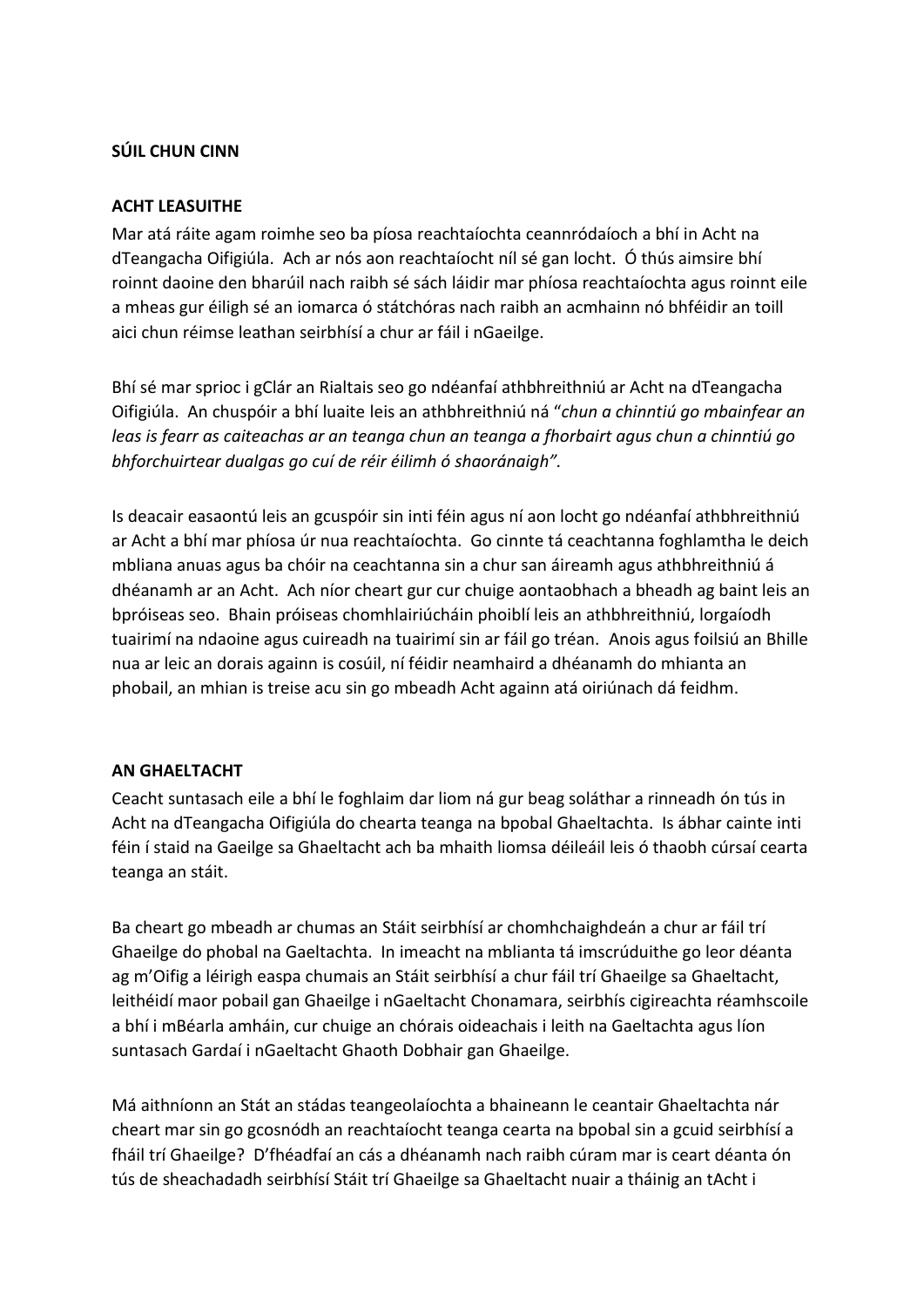bhfeidhm an chéad lá riamh. Cé is moite de riachtanais logainmneacha ní luaitear an Ghaeltacht ach faoi dhó in Acht na dTeangacha Oifigúla agus is i gcomhthéacs scéimeanna teanga atá an dá thagairt sin déanta. Ní leor sin dár liom. Tá an deis ann anois, ach an toil a bheith ann chuige, é sin a chur ina cheart.

Tá sé spéisiúil, dar liom, gur faoi mhír a bhí in Acht an Gharda Síochána a d'éirigh le m'Oifig déileáil go cuimsitheach le gearán a léirigh nach raibh ach Gaeilge ar a dtoill ag Garda amháin as naoinúr i stáisiún Gardaí An Bhun Bhig. Ó shin i leith agus mar thoradh ar imscrúdú tá an Garda Síochána tar éis glacadh leis gur trí phróisis earcaíochta is fearr is féidir a chinntiú go mbeidh líon dóthanach foirne ar fáil dí chun freastal ar riachtanais teanga na bpobail Ghaeltachta.

Bíonn socraithe déanta frieisin ag roinnt eagraíochtaí stáit maidir ceapacháin foirne do cheantair Gaeltachta nó baill foirne a bhíonn ag cur seirbhísí ar fáil sna ceantair sin. Ach nuair a thagann an crú ar an táirne is beag seasamh a bhíonn ag na socraithe sin mura bhfuil siad daingnithe le dlí.

An gníomh is suntasaí a theastaíonn anois ná go mbeadh prionsabal soiléir leagtha síos i bpríomhreachtaíocht teanga na tíre seo go gcaithfidh Gaeilge ar a dtoil a bheith ag fostaithe an Stáit a bhíonn lonnaithe i gceantair Ghaeltachta nó a bhíonn ag tabhairt seirbhís don phobal sna ceantair aitheanta sin. Chuideodh dualgas soiléir reachtúil den chineál seo le cultúr a bhuanú sa Státchóras go gcaithfear aird faoi leith a thabhairt ar an mbealach a gcuirtear seirbhísí ar fáil sna ceantair Ghaeltachta. Ba chóir seo a dhéanamh sa reachtaíocht féin seachas mar chuid d'aon scéim teanga. Mura dtugtar faoi seo anois d'fhéadfadh 10 mbliana eile a bheith caite sula mbreathnófar ar an gceist seo arís. Go simplí níl an t-am sin againn.

Faoi Acht na Gaeltachta 2012 beidh ar na pobail Ghaeltachta pleananna teanga a ullmhú más ann go bhfuil siad chun a stádas Gaeltachta a choinneáil. Más í an chuspóir atá againn go mbeidh an Ghaeilge in uachtar mar theanga labhartha pobail sna ceantair Ghaeltachta ní féidir glacadh le haon bheartais, nó go deimhin easpa beartais, a fhágann gur trí Bhéarla amháin a chuirfeas an stát seirbhísí ar fáil sna pobail sin. Ar feadh tréimhse ró-fhada bhí ar na pobail Ghaeltachta glacadh le seirbhís ón Stát a bhí tairgthe i dteanga réamhshocraithe an Bhéarla amháin. Ní hé gurbh é sin a mian ach níor tairgíodh a mhalairt dóibh.

Más mall féin é caithfidh an stáit a cuid a dhéanamh chun nach laigítear an Ghaeilge sa Ghaeltacht thar mar atá sí lagaithe cheana féin. Má tá an Ghaeilge chun maireachtáil, mar is eol dúinn anois í, luíonn sé le réasún go gcaithfidh an Ghaeltacht maireachtáil mar cheantar shainniúl teanga freisin.